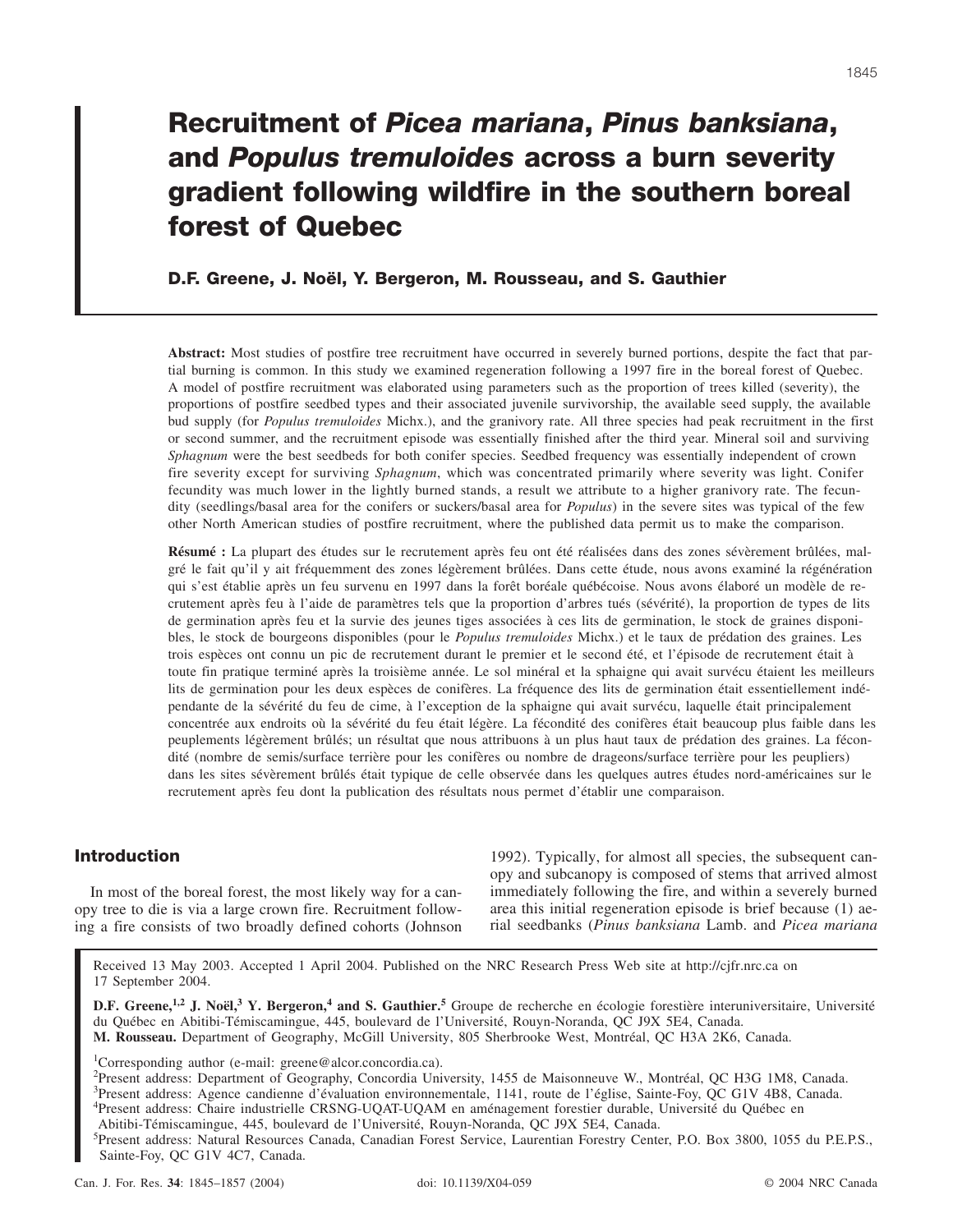(Mill.) BSP) are soon exhausted (Charron and Greene 2002); (2) suppression of dormant buds is rapidly reattained by auxins produced from the asexually established hardwoods (Lavertu et al. 1994); (3) the best seedbeds (mineral soil, thin humus) are quickly covered by the leaf litter of the developing stand and thus become much poorer substrates (Chrosciewicz 1974; Charron and Greene 2002); and more speculatively, (4) quick reinvasion of the more severely burned parts of the fire by granivores (Ahlgren 1966) may lead to a strong reduction in the initial survivorship of later cohorts.

But what would happen after fire in a less severe burn? The question is of interest, because the great variation in the severity (defined here as proportional canopy mortality) within individual crown fires has been emphasized recently by Turner and Romme (1994), Kafka et al. (2001), and Bergeron et al. (2002). In western Quebec, for example, the severely burned fraction in fires greater than 10 000 ha ranged from 17% to 95% (Bergeron et al. 2002). Nonetheless, there have been no studies of recruitment across a burn severity gradient in the boreal forest. One surmises that four factors involved in regeneration would be affected: (1) the frequency distribution of seedbed types; (2) preabscission seed mortality and the abscission schedule of the species with aerial seedbanks; (3) the initial density of granivores; and (4) ramet production in response to loss of hormonal control by burnt trees.

# **Seedbeds**

Given the tremendous importance of seedbeds for small-seeded boreal species (Chrosciewicz 1974; Schimmel 1993), clearly it is important to understand how seedbed frequency might change across the gradient. It is well known that the worst seedbeds for small-seeded species are thick organic layers (for clearcuts, Chrosciewicz 1974; Greene and Johnson 1998; for wildfires, Charron and Greene 2002; Thomas and Wein 1985), with *Sphagnum* on hydric sites constituting an exception. Simplistically then, we might assume that postfire organic layer depth decreases with severity and thus conifer regeneration density would be directly proportional to severity.

## **Preabscission seed mortality and the subsequent abscission schedules**

While it is known that no boreal tree species have long-lived soil seedbanks (Johnson 1992), there has been very little work on preabscission seed losses from the aerial seedbank during a fire. Reviewing the thin literature, Greene and Johnson (1999) concluded that black spruce seeds were seriously depleted, while pine was undamaged.

With regard to the abscission schedule, pine should show a more dramatic response across the severity gradient than spruce. This is because, while the abscission schedule of the semi-serotinous *Picea mariana* is accelerated by fire (Zasada 1979), we expect virtually all prefire cones to have been opened by the fourth year following fire (wildfire: Charron and Greene 2002; clearcutting: Fleming and Mossa 1996) regardless of whether the tree burned or not. By contrast, unburned serotinous *Pinus banksiana* trees are expected to abscise only a small fraction of their seeds over 4 years.

## **Granivory rates**

The tremendous loss of seeds and seedlings to rodents in intact vegetation and their effect on plant community composition has been frequently documented (e.g., Schnurr et al. 2002; Manson et al. 2001). While we know of no studies of granivory or herbivory across a burn severity gradient, there has been a great deal of work by zoologists on small mammal mortality and subsequent postfire reinvasion. The primary cause of mortality appears to be asphyxiation, with the mortality rate approaching 100% in the severe parts of wildfires (Erwin and Stasiak 1979; Tevis 1956; Chew et al. 1958; Motobu 1978; Lawrence 1966) and prescribed burns (Ahlgren 1966; unpublished data of J. Zasada for the Alaska boreal forest). Surviving rodents find refugia in unburned residual stands, in lightly burned areas, and at the nominal burn perimeter (Gashwiler 1970; Motobu 1978; Howard et al. 1959). Rodent populations appear to suffer much less mortality in areas of patchy burning (Motobu 1978). Subsequently, as the developing vegetation provides ever more cover from predators, recovery of rodent populations is rapid during the first 4 years (Ahlgren 1966; Sims and Buckner 1973; Tevis 1956).

In short, within the severe parts of burns, we expect essentially no granivory (Charron and Greene 2002) except by birds. By contrast, at the edges in lightly burned areas, rapid reinvasion within a few weeks of the fire (Tevis 1956), adequate cover to offer protection from carnivores (Lawrence 1966), and low initial rodent mortality (Motobu 1978) should combine to produce a granivory rate that will be as high as in the intact forest.

## **Ramet production**

Ignoring layering, only the hardwoods will reproduce asexually after fire. In North America *Populus tremuloides* Michx., *Populus balsamifera* L., and *Betula papyrifera* Marsh. produce basal sprouts, while only the first two species can also produce root suckers. Buds remain dormant primarily because of hormones produced by living crowns; death of the crown terminates the dormancy (Greene et al. 1999). Clearly, one expects then that the density of suckers and sprouts at the stand scale should increase with the amount of basal area per area killed by the fire (i.e., with fire severity).

However, smoldering combustion of the duff may complicate this tendency somewhat if depth of burn is correlated with severity. Reduction of overtopping organics can stimulate the production of suckers (Maini and Horton 1966; Lavertu et al. 1994) while too deep heat conduction can be lethal to roots and buds (Schimmel and Granström 1996).

In summary, we hypothesize that the net effect of these factors on the sexually recruiting stems is that regeneration density will increase with burn severity for both aerial seedbank species. The difference in seedling density ought to be greater for *Pinus banksiana* than *Picea mariana* because, with the former, abscission will be much more constrained in lightly burned areas. For the asexually recruiting hardwoods, it is expected that ramet density per basal area will, likewise, rise with severity.

The two objectives of this paper are (1) to develop a model of the initial population dynamics of *Populus tremuloides*, *Picea mariana*, and *Pinus banksiana*, the three most common species in the North American boreal forest,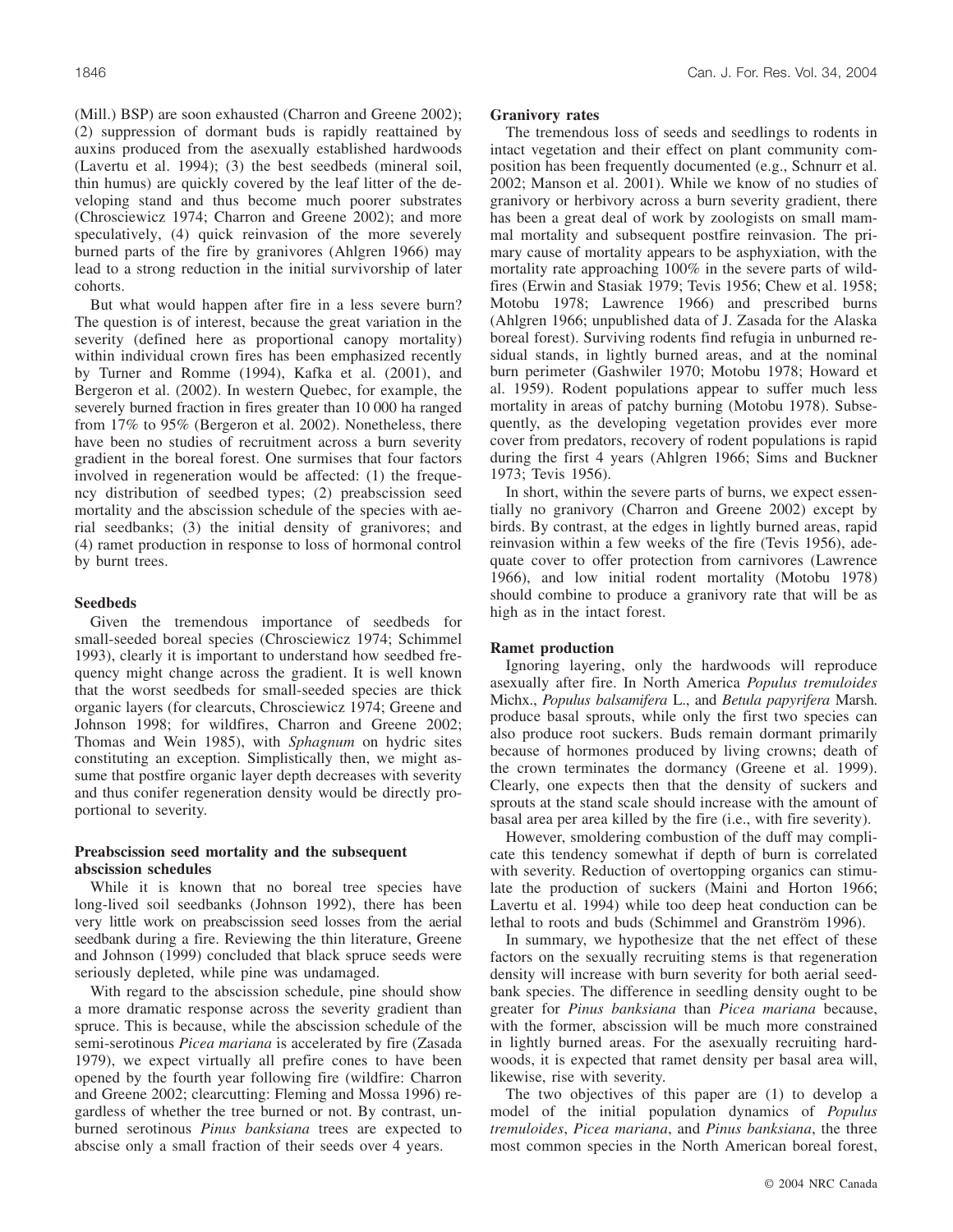across a fire severity gradient using data from a recent fire in Quebec; and (2) to ascertain at this fire whether recruitment increases with severity.

# **Models**

## **The aerial seedbank model**

The conifer species, *Pinus banksiana* and *Picea mariana*, and the suckering *Populus tremuloides* require two separate models. We begin with the conifers. Greene and Johnson (1999) proposed a model where seedling density was a function merely of seed supply (in particular, of its proxy, basal area). Here we expand their approach to include the effects of severity-mediated (1) seedbed proportions (and thus one aspect of early survivorship); (2) granivore consumption of seeds (the other aspect of juvenile survivorship); (3) preabscission seed mortality; and (4) the subsequent abscission rate. For the sexually recruited *Pinus banksiana* and *Picea mariana*, we assume that any surviving soil seed bank is negligible (Johnson 1992) and write the model for recruitment density  $(F_D = \text{seedlings/m}^2)$  as

$$
[1] \qquad F_{\rm D} = Q_{\rm D} S_{\rm C} p_{\rm Q} S
$$

The mean weighted survivorship (*S*) is given by

$$
\overline{S} = \Sigma (S_i p_i)
$$

In eq. 1,  $Q_D$  is the germinable seeds per square metre in the aerial seed bank,  $S_C$  is the fraction of seeds in the cones surviving the passage of the flaming front,  $p<sub>O</sub>$  is the proportion of seeds abscised,  $S_i$  is the juvenile survivorship (from seed abscission to the end of the second summer for a cohort), and  $p_i$  is the fraction of the forest floor occupied by the *i*th seedbed type. We discuss these terms in turn below.

 $Q<sub>D</sub>$ , the prefire density of germinable seeds, will be estimated by first obtaining a regression of cone number  $(Q_C)$ on basal area (*B*) for individual nonburned trees with the intercept forced to pass through zero.

$$
[2] \qquad Q_{\rm C} = bB
$$

with *b* as an empirically determined slope. (Note: insisting that the intercept is 0 greatly facilitates the modeling. However, the fact that trees have a minimum size for sexual reproduction (Greene et al. 1999) means that eq. 2 will lead us to exaggerate the contribution of very small stems.) Next, we determine the mean number of germinable seeds per cone,  $N_{\rm C}$ . We can now readily scale up to the stand level by converting germinable seeds per tree to seeds per square metre, and basal area per tree to basal area per area  $(B<sub>D</sub>)$ , the dimensionless quantity  $m^2/m^2$ ).

$$
[3] \qquad Q_{\rm D} = b B_{\rm D} N_{\rm C}
$$

The next term,  $S_C$ , is the survival of seeds during the passage of the flaming front through the crowns (i.e., prior to abscission). For conifers, we know that burnt *Picea mariana* seeds suffer a 42% loss in seed viability (Zasada 1979). An experiment with the better-insulated *Pinus banksiana* indicated no loss when ovulate cones were subjected to a temperature and duration similar to the passage of a flaming front (Beaufait 1960). We know of no other studies than these. We write

$$
S_C = 1.0
$$
 (*Pinus banksiana*)  

$$
S_C = (0.58p_M) + (1 - p_M)
$$
 (*Picea mariana*)

where  $p_M$  is the fraction of trees killed in a stand.

We turn next to the proportion of seeds abscised after the fire,  $p_{\text{O}}$ . Although the model could be altered for nonserotinous genotypes, nonetheless in the boreal forest of western Quebec such genotypes are exceedingly rare and will be ignored here. Unencumbered by a deep empirical literature, we will assume that for *Pinus banksiana* the stand-scale abscission rate is merely the fraction of trees burning  $(p_M)$ because, as pointed out by Charron and Greene (2002), there is little abscission within intact stands, whereas fire leads to an emptying of cones from burnt pine within approximately 3 years. By contrast, for *Picea mariana*, while fire may accelerate the abscission schedule (Zasada 1979), nonetheless most seeds would still be abscised within 3 years in the absence of burning (Fleming and Mossa 1996). Thus, grossly

$$
p_{Q} = p_{M}
$$
 (*Pinus banksiana*)  

$$
p_{Q} = 1.0
$$
 (*Picea mariana*)

# *Seedbed-specific survivorship*

Finally, we turn to the seedbed-mediated survivorship. We will estimate seedbed-specific and severity-specific survivorship using sowing data from a severe part of the fire and from an adjacent intact forest to ascertain  $S_i$ , the survivorship on the *i*th seedbed type.

Small-seeded species such as *Pinus banksiana* and *Picea mariana* necessarily have small germinants (Charron 1998; Simard 1999). Consequently, they have poor germination rates and poor first-summer age specific survivorship on porous seedbeds that can dry out quickly. By the beginning of the third summer, all cohorts have an age-specific survivorship near 1.0 regardless of the initial substrate (Charron and Greene 2002). We generalize the seedbed types as follows. Good postfire seedbeds include mineral soil (with or without a thin cover of the quickly colonizing moss *Polytrichum*) and thin humus. *Sphagnum* mosses that survive the fire are also a good seedbed when they are found in close proximity to the water table and thus tend to remain wet (Groot and Adams 1994: clearcuts).

Poor seedbeds include charred wood (essentially impervious to radical penetration) and thick burnt organic material (either humic or fibric) derived from either leaf litter or mosses. We will therefore divide seedbeds into the following four types: (1) exposed mineral soil; (2) thin burnt organics <10 cm to mineral soil; (3) thick burnt organics >10 cm to mineral soil (note: this includes dead *Sphagnum*); charred wood, and nonburnt abscised leaves (in the partially burned stands); and (4) surviving *Sphagnum*.

#### *Severity-specific survivorship*

Generalizing from the literature mentioned in the introduction, we expect that granivore density is greatest in intact forest and essentially zero in the severely burned area. Further, granivore densities should also be quite high in the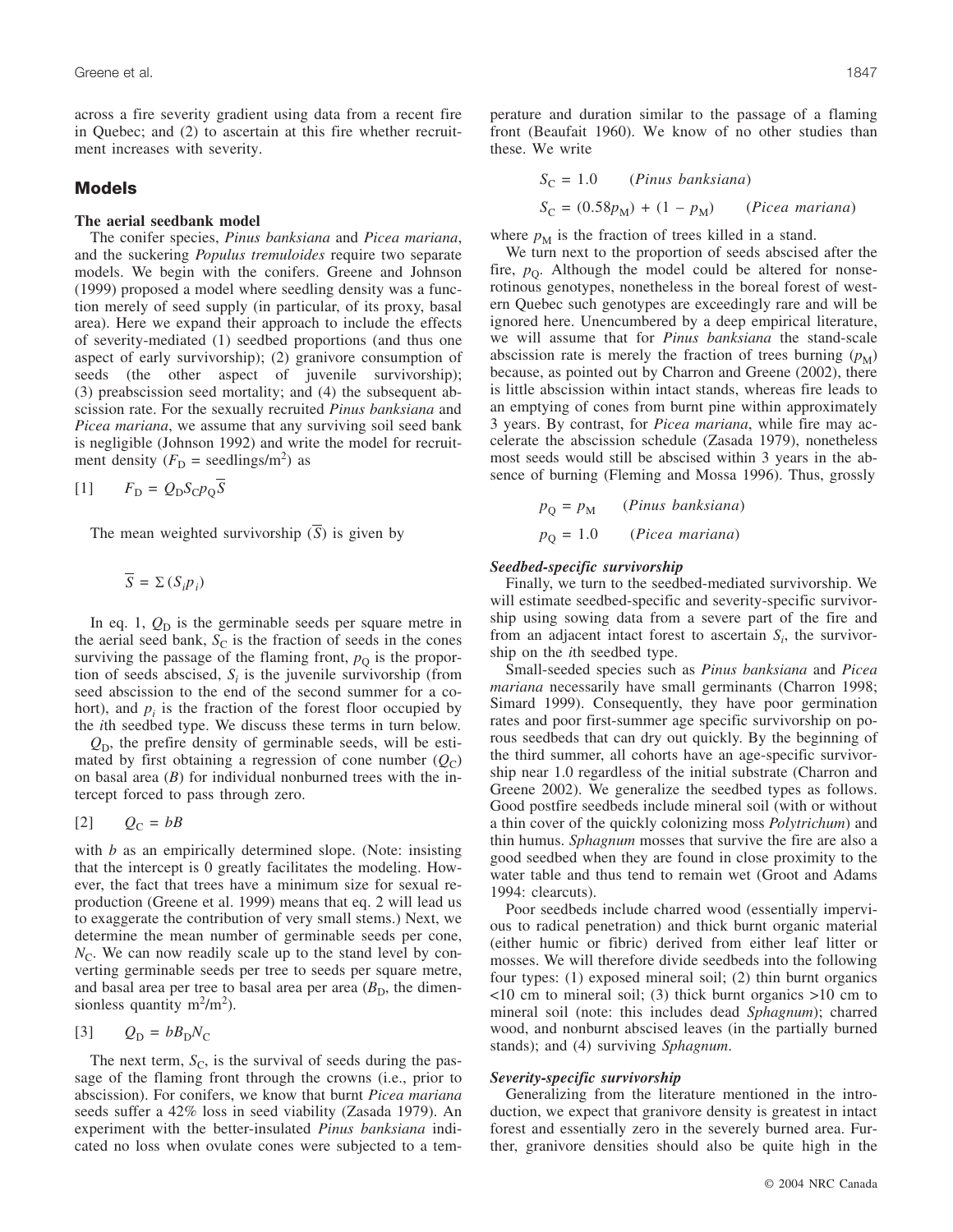lightly burned portion. Thus, we want a severity-specific survivorship function that is independent of severity up to a critical point, beyond which juvenile survivorship is positively correlated with tree mortality.

Lacking any literature to guide us in choosing this critical value, we will use a rate of 60% ( $p_M$  = 0.6) canopy tree mortality (our upper limit for the lightly burned category) as the cut-off point. Using our experimental sowing results on the seedbeds of interest (above) to obtain  $S_{i0}$  and  $S_{i100}$ , the survivorship on the *i*th seedbed for intact forest ( $p_M = 0$ ) and the severely burned area ( $p_M = 1$ ), respectively, we tentatively define survivorship  $(S_i)$  on the *i*th seedbed type at the stand scale for each species as

$$
[4a] \t Si = (Si100 - g) + gpM \t (for pM \ge 0.6)
$$

[4b] 
$$
S_i = S_{i0}
$$
 (for  $p_M < 0.6$ )

and  $g = (S_{i100} - S_{i0})/(1 - 0.6)$ . Note that eq. 4 assumes first that the granivore density is inversely proportional to the tree mortality rate (above 60% mortality of trees), and second that there is a linear relationship between juvenile survivorship and granivore density. This second assumption is an argument for constancy in the granivory rate; that is, the proportion eaten is independent of the seed abundance. While this is undoubtedly incorrect for the tropics at a very local scale (e.g., Harms et al. 2000), density dependence at the stand scale in the mid-latitudes appears to be much more modest (e.g., Greene 2000), and thus the latter assumption is probably not as problematic as our speculative value for the cut-off point.

#### **The** *Populus tremuloides* **asexual recruitment model**

While *Populus tremuloides* can certainly recruit sexually (e.g., Turner et al. 1997; Greene and Johnson 1999), nonetheless in the boreal literature it is clear that the great majority of recruiting stems are derived from buds along the roots.

Let us assume that the density of buds is a function of the density of the basal area (i.e., basal area per area). Reasonably, assume that dormancy is maintained by the downward flow of auxins from living shoots. It follows then that, at the stand scale, *Populus tremuloides* sucker density (as with seedling density we will use the symbol  $F<sub>D</sub>$ ) ought to be proportional to the burnt basal area per area (the product of  $B_D$ ) and  $p_M$ ).

$$
[5] \qquad F_{\rm D} = h B_{\rm D} p_{\rm M}
$$

where *h* is an empirical constant of proportionality.

A serious problem with this model is that significant mortality usually begins by the third year following disturbance (Greene and Johnson 1999), as the shade-intolerant suckers compete for light and the shared starch reserves in the communal root system. However, our estimation of sucker density will not be problematic so long as we declare that eq. 5 applies only to stands that are younger than about 4 years old.

A deep burn in the forest floor may kill many *Populus tremuloides* roots at a very local scale, and thus the local sucker density would be less than expected. However, we argue that the product  $B_{D}p_{M}$  is of such overriding importance that substrate differences can be reasonably ignored. As we have not attempted to estimate the prefire bud density, we cannot estimate the survivorship in the transition from prefire dormant bud to inventoried sucker. Nonetheless we can estimate the relative survivorship  $(S_{\text{Ri}})$  as

[6] 
$$
S_{\text{Ri}} = \frac{(1/N)\sum F_{\text{D}}}{B_{\text{D}}p_{i}[1 + (p_{\text{FOTH}} / p_{\text{F}i})]}
$$

where  $p_i$  is the proportion of ground occupied by the *i*th substrate type,  $p_{\text{FOTH}}$  is the proportion of suckers found on all other (non-*i*) substrates, and  $p_{Fi}$  is the proportion of suckers on the *i*th substrate. Note that the relative survivorship will be directly proportional to the absolute survivorship (i.e., the ratio: inventoried sucker per dormant bud) if bud density is truly proportional to basal area per area.

## **Methods**

#### **Site description**

The fire occurred in 1997 near Val Paradis (49°10′N, 79°17′W) in the northwest of the Abitibi region of Quebec and has been described by Bordeleau (1998). From 9 to 11 June, it burned 12 540 ha. Following a cold spring, parts of the burn (especially the lowlands) still had some interstitial ice and water in the mineral and organic horizons. The fire was extinguished by rain. Hély (2000) has demonstrated that the intensity of this fire ranged from 348 to 669, 371 to 2965, and 7807 to  $8126$  kW/m<sup>2</sup>, respectively, for lightly, moderately, and severely burned stands, with the intensity invariably greatest for the conifer-dominated sites.

Within the burn area, about 95% of the canopy trees were *Picea mariana*, *Pinus banksiana*, and *Populus tremuloides* (Table 1). There were very minor amounts of *Populus balsamifera* (balsam poplar), *Betula papyrifera* (paper birch), *Larix laricina* (Du Roi) Koch. (larch), *Picea glauca* (Moench) Voss (white spruce), and *Abies balsamea* (L.) Mill. (balsam fir). Lacustrine clay soils derived from the postglacial Lake Barlow (Vincent and Hardy 1977) are the primary surface deposits in the lower areas; tills and sandy fluvio-glacial soils (Tremblay 1974) dominate the higher ground. Climatic information comes from the closest meteorological station, at La Sarre (48°47 ′N, 79°06′W). Total precipitation is 857 mm, and the average yearly temperature is 0.8 °C, while the average frost-free period extends from 17 June to 21 August for a total of 64 days (Environment Canada 1998).

Though there had been some scattered harvesting in the area before the fire event, the vast majority of the forest had not been harvested prior to 1997. Most of the area burned in the 1997 fire dates from a much larger fire in the early 20th century (Fig. 1; Table 1; Bergeron et al. 2001). Around 5% of the stands we sampled were even older than this, and they were probably residual stands unburned by that earlier fire (Fig. 1).

#### **Site selection process**

Immediately after the fire in 1997, an agreement was reached with two forestry companies to cordon off 36 one-hectare stands that were not to be salvaged. Harvesting outside these stands began almost immediately and was concluded within about 12 months. The 36 nonsalvaged sites were selected using the following criteria. We initially chose 12 stands each for their preburn canopy composition (basal area per area):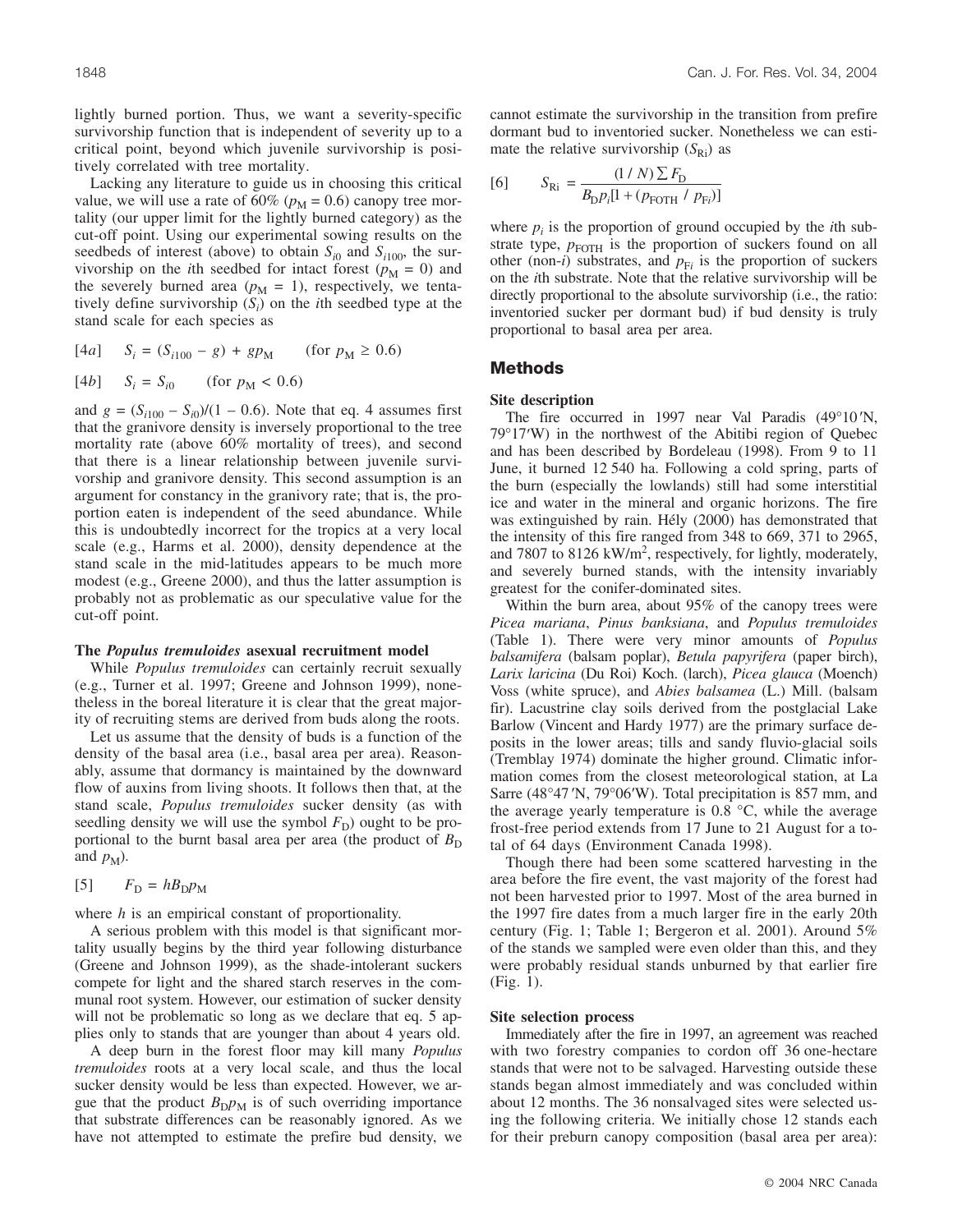**Table 1.** The 36 nonsalvaged stands at Val Paradis.

|                | Populus tremuloides |                  | Pinus banksiana  |                  | Picea mariana    |                  |                   |                            |                          |
|----------------|---------------------|------------------|------------------|------------------|------------------|------------------|-------------------|----------------------------|--------------------------|
| Stand          | $F_{\rm D}$         | $B_{\rm D}$      | $F_{\rm D}$      | $B_{\rm D}$      | $F_{\rm D}$      | $B_{\rm D}$      | $%$ dead<br>trees | Mean organic<br>depth (cm) | Stand age<br>(years)     |
| $\mathbf{1}$   | 1.24                | 23               | 0.04             | $\boldsymbol{0}$ | 0.02             | $\boldsymbol{0}$ | 30                | 5.4                        | 77                       |
| $\overline{c}$ | 1.17                | 29               | 0.01             | $\boldsymbol{0}$ | 0.06             | $\overline{4}$   | 26                | 5.3                        | 84                       |
| 3              | 1.99                | 23               | 0.29             | 0.4              | $\boldsymbol{0}$ | $\boldsymbol{0}$ | 64                | 9.1                        | 75                       |
| 4              | 1.14                | 20               | 0.01             | $\overline{0}$   | $\overline{0}$   | $\boldsymbol{0}$ | 20                | $\overline{4}$             | $\overline{\phantom{0}}$ |
| 5              | 2.00                | 29               | 0.06             | 0.2              | 0.01             | $\mathbf{0}$     | 59                | 10.7                       | 69                       |
| 6              | 3.43                | 35               | 13.5             | 11               | 1.78             | 6                | 85                | 10                         | 86                       |
| 7              | 0.41                | 29               | $\boldsymbol{0}$ | $\boldsymbol{0}$ | 0.11             | 0.1              | 30                | 9.5                        | 70                       |
| 8              | 1.86                | 25               | 0.16             | $\boldsymbol{0}$ | 0.01             | $\boldsymbol{0}$ | 90                | 10.6                       | 75                       |
| 9              | 8.88                | 28               | 2.24             | $\mathfrak{2}$   | 0.07             | $\mathbf{1}$     | 100               | 6.0                        | 86                       |
| 10             | 4.62                | 49               | 11.0             | 12               | 0.76             | 5                | 100               | 9.5                        | 86                       |
| 11             | 0.36                | 0.8              | 0.2              | 0.1              | 0.07             | 0.7              | 100               | 10.7                       | 63                       |
| 12             | 3.71                | 25               | 0.19             | $\boldsymbol{0}$ | 0.08             | 7                | 100               | 6.0                        | 76                       |
| 13             | 1.72                | 18               | 0.06             | $\boldsymbol{0}$ | 0.04             | 5                | 89                | 8.1                        | 81                       |
| 14             | 3.22                | 9                | 0.17             | 17               | 0.05             | 14               | 63                | 15.0                       | 81                       |
| 15             | 1.74                | 6                | 0.13             | 16               | 0.69             | 27               | 46                | 9.1                        | 72                       |
| 16             | 1.79                | 21               | 0.07             | 0.4              | 0.02             | 15               | 6                 | 1.4                        | 81                       |
| 17             | 1.37                | 10               | 0.23             | 8                | 0.02             | $\,$ 8 $\,$      | 90                | 6.7                        | 72                       |
| 18             | 1.86                | 17               | 0.08             | $\boldsymbol{0}$ | 0.27             | 21               | 58                | 14.1                       | 72                       |
| 19             | 1.55                | 25               | 0.08             | $\boldsymbol{0}$ | 0.24             | 15               | 76                | 8.2                        | 85                       |
| 20             | 2.76                | 22               | 0.42             | $\mathbf{0}$     | 0.06             | $\overline{7}$   | 93                | 6.5                        | 76                       |
| 21             | 5.55                | 34               | 11.9             | 22               | 1.32             | 17               | 100               | 9.7                        | 86                       |
| 22             | 1.83                | 19               | 0.11             | $\boldsymbol{0}$ | 0.53             | 13               | 100               | 7.5                        | 85                       |
| 23             | 1.98                | 18               | 0.04             | $\boldsymbol{0}$ | 0.33             | 6                | 100               | 8.5                        | 69                       |
| 24             | 3.47                | 19               | 0.77             | 7                | $\boldsymbol{0}$ | $\mathbf{1}$     | 100               | 9.2                        | 75                       |
| 25             | $\boldsymbol{0}$    | $\boldsymbol{0}$ | 0.01             | $\boldsymbol{0}$ | 0.96             | 25               | 46                | 25.2                       | 150                      |
| 26             | $\boldsymbol{0}$    | $\boldsymbol{0}$ | $\overline{0}$   | $\boldsymbol{0}$ | 0.97             | 29               | 49                | 12.2                       |                          |
| 27             | $\mathbf{0}$        | $\boldsymbol{0}$ | 0.11             | 14               | 0.31             | 13               | 40                | 8.3                        |                          |
| 28             | $\boldsymbol{0}$    | $\overline{0}$   | $\overline{0}$   | 0.7              | 0.90             | 5                | 48                | 22.7                       | 136                      |
| 29             | $\boldsymbol{0}$    | 0.2              | 0.97             | 9                | 1.41             | 33               | 88                | 16.1                       |                          |
| 30             | $\overline{0}$      | $\overline{0}$   | 0.14             | 18               | 0.53             | 18               | 91                | 15.9                       |                          |
| 31             | $\theta$            | $\overline{0}$   | 0.3              | 5                | 0.03             | 5                | 48                | 5.0                        |                          |
| 32             | 0.01                | $\boldsymbol{0}$ | 3.36             | 18               | 1.29             | 18               | 81                | 13.7                       |                          |
| 33             | $\overline{0}$      | $\boldsymbol{0}$ | 1.44             | $\mathbf{9}$     | 2.72             | 19               | 100               | 11.5                       |                          |
| 34             | 0.22                | $\boldsymbol{0}$ | 1.07             | $\mathbf{1}$     | 0.68             | 26               | 100               | 7.0                        | 76                       |
| 35             | $\overline{0}$      | $\boldsymbol{0}$ | 0.76             | $\overline{4}$   | 0.35             | 27               | 100               | 13.9                       | 85                       |
| 36             | 0.08                | $\overline{0}$   | 2.31             | 6                | 0.59             | 15               | 100               | 9.3                        |                          |

**Note:**  $F<sub>D</sub>$  is seedlings or suckers per square metre and  $B<sub>D</sub>$  is basal area per area expressed in square metres per hectare. In the equations, we use the dimensionless square metre per square metre for the latter measure.

*Populus tremuloides* dominated (>70% *Populus tremuloides*), mixed (10%–70%), and coniferous (<10% *Populus tremuloides*). In turn, we required that the 12 stands in each compositional class be subdivided into three severity classes: lightly burned (<25% canopy mortality), moderately burned (25%–75% mortality), and severely burned (100%). Having selected these 36 stands, they were well flagged in the midsummer of 1997 to avoid accidental salvage.

As salvage was beginning immediately, we could not delay stand selection until the final mortality levels of the canopy trees had become evident. The initial ranges for the severity classes necessarily changed as a great deal of mortality occurred during the next 2 years among those trees with partially burned crowns. Maintaining 12 stands in each class, as of 1999 (see the data in Table 1) our census of dead individuals led us to redefine the severity categories as: light ( $59\%$  dead), moderate ( $59\%$ – $95\%$  dead), and severe ( $100\%$ dead). This involved the transfer of two stands originally classed as light into the moderate class, and two initially moderate stands into the light category. Ultimately, these peculiar class limits do not matter greatly, as in much of the following analysis we will use the interval scale value  $p_M$ . As yet, the literature offers no consensual meaning for words like "moderate", etc.

In the middle of each nonsalvaged 1-ha stand, a  $20 \text{ m} \times 20 \text{ m}$ plot (4% of 1 ha) was used for sampling. Within this  $400\text{-m}^2$ plot we measured diameter at breast height (DBH) for every burnt stem, ignoring trees that were clearly already dead at the time of the fire. The only exceptions to this were four stands where the 20 m  $\times$  20 m plot had a strikingly different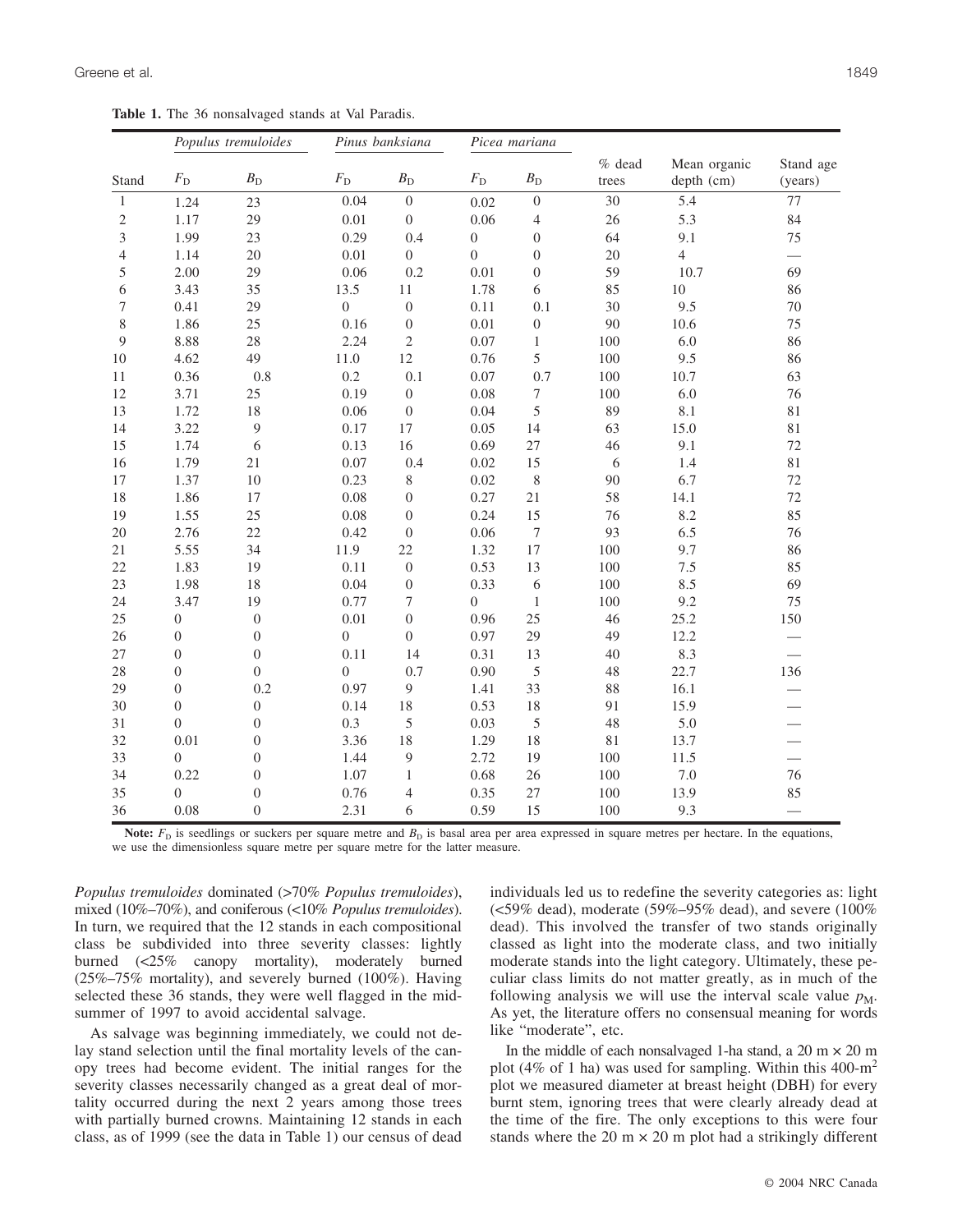

**Fig. 1.** Fire history map of the Val Paradis area. The 1999 burn is represented by the solid line, and the dots represent the sample sites.

prefire composition from the adjacent area (at the scale of 30 m). In these four stands only, we sampled a 40 m  $\times$  40 m area for tree diameters.

At each 20 m  $\times$  20 m plot (including the four stands mentioned above), we sampled seedbeds using a 30 m long (1 m wide) transect centered within the plot. Seedbeds (or perhaps we should call them substrates for the *Populus tremuloides* suckers) were sampled in two ways. First, at the edge of each 1-m<sup>2</sup> segment of a 30-m transect, we noted the seedbed (thus, 31 points sampled per stand). Second, for every seedling or sucker within this  $30-m^2$  transect, we recorded the seedbed type at the base of the stem. Thus, from these data we can calculate in eq. 4, for each stand, the  $p_i$  (proportion of ground occupied by seedbed type *i*) and  $p_{Fi}$  (proportion of stems occurring on the *i*th seedbed type).

Finally, in twenty-five  $1-m^2$  randomly selected quadrats within each 20 m  $\times$  20 m stand we established permanent plots. Recruit density was enumerated each year from 1997 through 1999 in the late summer. When it became apparent that recruitment had effectively ended after 1999, we examined only 10 of the 36 stands in 2000 and 2001 to ensure that, indeed, very few recruits were being added.

#### **Cone production and seeds per cone**

In July 2000, at 10 areas just outside of the burn edge of the Val Paradis fire, we sampled three trees of both conifer species for a total of 30 trees/species. In each area, we measured DBH for a dominant, a codominant, and a subcanopy stem. These trees were then cut down at a time when the relative humidity had been low for at least 2 consecutive days. Cones that were fully opened were ignored, as were just-ripening green cones. The remaining cones for each tree were then classified as closed  $(=1.0)$  or partially opened (= 0.5). The cone count per tree, intended to be directly proportional to seed availability at the time of a June fire, was simply the summation of these values (1; 0.5).

We also randomly selected 50 trees of each conifer species to cut down outside the fire perimeter. Subsampling 100 cones, we estimated the number of filled seeds per cone via a cutting test. Subsampling these filled seeds, we determined germinable seeds per cones with trials on wetted paper in the lab (70% for *Picea mariana*; 75% for *Pinus banksiana*).

### **Sowing experiments**

Using seeds provided by the Quebec Ministry of Natural Resources, we sowed, in 1998, 800 seeds of each of the two conifer species on each of four seedbed types in a severe part of the Val Paradis fire far from any residual stand or edge. The seedbed types were the following: exposed mineral soil; surviving *Sphagnum*; thin burnt organics <10 cm to mineral soil; and thick burnt organics >10 cm to mineral soil (this includes dead *Sphagnum*). Granivores were not excluded. We measured the germinable fraction of the seed lots using wetted paper in the lab. In the late summer of 1999, we inventoried the seedlings to determine the juvenile survivorship. As with our own permanent plot results from the severe parts of the Val Paradis fire (see also the permanent plot results of Charron and Greene 2002), we assumed that about 20% of these first-summer seedlings from the sowing experiment would die in the next 2 years, as the age specific survivorship asymptotically approached 1.0. Our adjusted sowing results (the initial survivorship results multiplied by 0.8) become the estimation of the seedbed-mediated survivorship  $(S<sub>i100</sub>)$  in eq. 4.

We also sowed seeds of the two conifer species on the same four seedbed types in an intact forest near Val Paradis in late August of 2000. As these seeds were derived from the cone study, we will use the same germination fractions as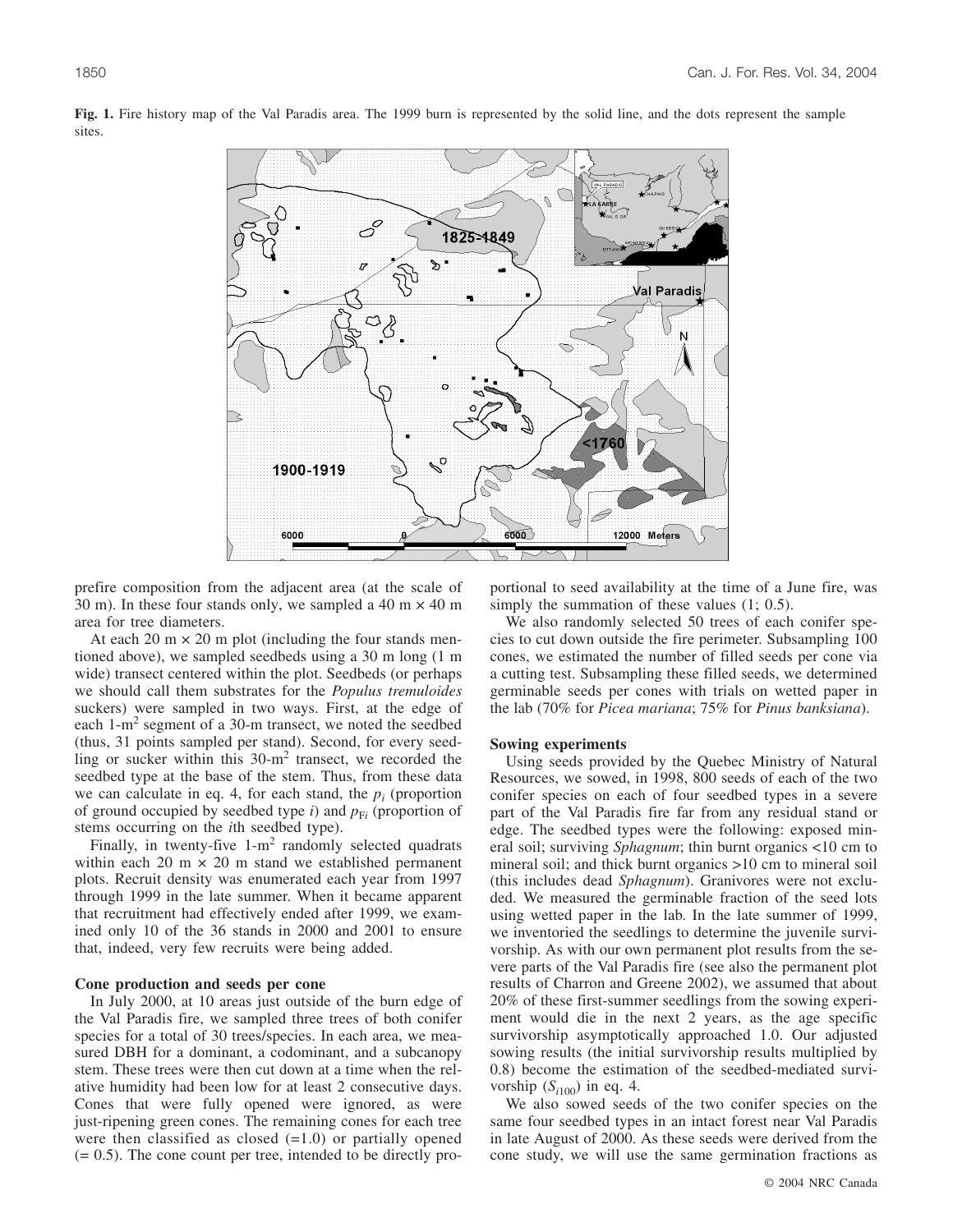Fig. 2. Cone availability as a function of basal area  $(m<sup>2</sup>)$  for individual unburnt stems of *Picea mariana* (*a*) and *Pinus banksiana* (*b*).



previously mentioned in that section. We sowed 400 seeds per species per seedbed type. Survivorship was estimated via a census in August 2002. The age-specific survivorship should be approaching 1.0 (Charron and Greene 2002) after the second summer, and so we will not multiply by 0.8. These values become the survivorship estimates  $S_{i0}$  in eq. 4.

#### **Ages of burnt stands**

In 2000, at 27 of the 36 unsalvaged 1-ha stands, we sampled five living *Populus tremuloides* or *Pinus banksiana* by extracting disks from stems we cut with a chainsaw as low to the ground as possible. We ignored the slow-growing *Picea mariana* stems.

# **Results**

### **Cone production**

Regression results for ovulate cone production as a function of basal area are shown in Fig. 2. Both correlations were significant ( $p < 0.05$ ;  $r^2 = 0.54$  and 0.71 for *Picea mariana* and *Pinus banksiana*, respectively; *N* = 30 for both species). As mentioned in the Modeling section, for ease in the subsequent quantification, we have forced the regression line to pass through the origin, and this leads to a slight overprediction of the crop production of very small trees.

Since the intercepts are forced to equal 0 in Fig. 2, we can substitute basal area per area  $(B_D = m^2/m^2)$  for basal area in the cone production equations, thus yielding cone density  $(\text{cones/m}^2)$ . Our germination tests on wet paper indicated 19.6 or 16.4 germinable seeds/cone for *Picea mariana* and *Pinus banksiana*, respectively. Multiplying cone density by these seeds per cone values, we arrived at the expected number of germinable seeds per square metre  $(Q_D)$ :

| [7a] | $Q_{\rm D} = 41 115 B_{\rm D}$    | <i>(Picea mariana)</i> |
|------|-----------------------------------|------------------------|
| [7b] | $Q_{\rm D} = 146\,566\,B_{\rm D}$ | (Pinus banksiana)      |

### **Seedbeds and juvenile survivorship for the two conifer species**

#### *Frequency distribution of seedbeds*

Table 2 shows the relative frequencies of seedbed types by severity class. The three severity classes had different seedbed representation ( $\chi^2$  test;  $p < 0.05$ ), but inspection of Table 2 indicates that the primary difference was the greater proportion of surviving *Sphagnum* (and, consequently, less of the thick burnt organics) in the lightly burned area. Quantifying this observation, the  $\chi^2$  test was no longer significant if we added the *Sphagnum*, which was quite deep, to the thick organic category. Likewise, a regression of mean organic depth on proportion of trees killed (data in Table 1) was not significant. Thus, contrary to intuition, there is no obvious gradient in exposed mineral soil, or exposed humus, as a function of the burn severity measured among the canopy trees. Likewise, mean postfire organic thickness (Table 2) was not related to burn severity. Pair-wise *t* tests for the three crown fire severity classes yielded no probability smaller than 0.37. In summary, there was a decoupling of fire effects between the canopy and the forest floor. For seedbeds, however, a fraction of the thick organic layer comprised surviving *Sphagnum*, and this seedbed was limited almost entirely to the lightly burned area.

Table 3 shows the frequency distribution of seedbeds versus prefire canopy species composition. As with canopy burn severity, the mineral soil proportion is relatively constant. The surviving *Sphagnum* was primarily in coniferous stands, especially the *Picea mariana* dominated lowland sites. For the nine stands with surviving *Sphagnum*, *Picea mariana* averaged 19.7 m<sup>2</sup>/ha of basal area, while Pinus banksiana had 7.4, and *Populus tremuloides* had 0.70. Given that the surviving *Sphagnum* was quite thick, one might reappraise Table 3 as a gradient where postfire organic thickness increased with the proportion of *Picea mariana*. Pair-wise *t* tests indicated a significant difference in organic thickness for the conifer stands versus the hardwood stands ( $p = 0.003$ ) but not for the conifer versus the intermediate stands  $(p = 0.06)$ . Thus, our major conclusion is merely that the conifer stands had thicker organic layers and more surviving *Sphagnum*, and this difference was dictated primarily by the *Picea mariana* dominated stands that occupy the wetter portions of the landscape.

#### *Sowing experiments*

Results of the sowing experiments on the severely burned sites and in the intact forest are shown in Table 4. In both cases the results for *Sphagnum* and mineral soil were so similar that we have lumped them together. At both the severely burned and intact sites, mineral soil was a much better seedbed than thick burnt fibric material (burn) or fresh thick organics (intact forest). While the absolute difference between mineral soil and thick organics in the intact forest is unclear as no seedlings survived in our experiment there, Simard (1999) and Duchesneau and Morin (1999) reported a roughly 10-fold difference for *Picea glauca* (a species with a germinant size intermediate between our two conifers). Greened-up (i.e., surviving) *Sphagnum* was also a good seedbed as in clearcut studies such as Groot and Adams (1994). Our thinner duff layers (<10 cm) were a reasonable seedbed for *Pinus banksiana* but somewhat poor for *Picea mariana*.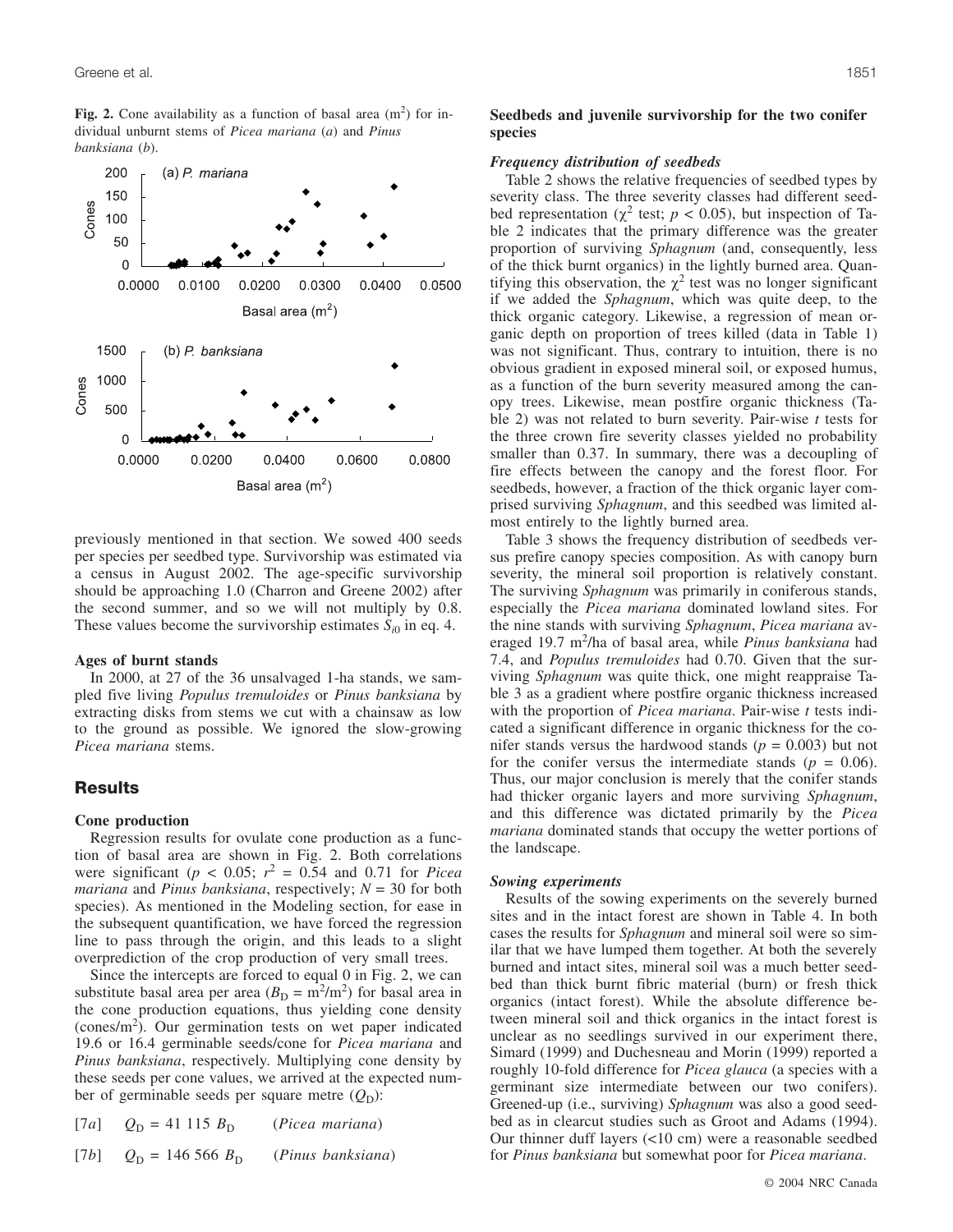| Burn class | Thick burnt organics<br>and wood | Mineral<br>soil | Sphagnum | Thin burnt<br>organics | Mean organic<br>thickness (cm) |
|------------|----------------------------------|-----------------|----------|------------------------|--------------------------------|
| Light      | 0.46                             | 0.04            | 0.19     | 0.31                   | 10.9                           |
| Moderate   | 0.64                             | 0.06            | 0.01     | 0.28                   | 10.2                           |
| Severe     | 0.68                             | 0.04            | 0.00     | 0.27                   | 9.1                            |

**Table 2.** Proportional cover of seedbed by fire severity class (12 stands per class) where the severity class is determined by the proportion of canopy trees killed.

**Note:** The severity classes, based on a third-summer canopy tree mortality census, are the following: light (<59% killed), moderate (59%–95% killed), and severe (100% killed). For seedbeds, "wood" included both charred downed wood present before the fire as well as charred wood that fell after the fire. Mineral soil included both *Polytrichum*-colonized mineral soil as well as uncolonized mineral soil. "*Sphagnum*" comprised only surviving (green) moss; dead *Sphagnum* was assigned to either of the appropriate organic classes. Thick organics was defined as >10 cm, while thin organics was <10 cm. The mean organic thickness (cm) is also given.

**Table 3.** Proportional cover of seedbed types by prefire species composition.

|              | Thick burnt organics | Mineral |          | Thin burnt | Organic layer  |
|--------------|----------------------|---------|----------|------------|----------------|
| Composition  | and wood             | soil    | Sphagnum | organics   | thickness (cm) |
| Hardwood     | 0.47                 | 0.03    |          | 0.50       | 8.5            |
| Intermediate | 0.67                 | 0.07    | 0.01     | 0.26       | 8.2            |
| Conifer      | 0.67                 | 0.04    | 0.19     | 0.10       | 13.4           |

**Note:** The categories comprise a gradient from pure *Populus tremuloides* to pure conifers (*Picea mariana* and *Pinus banksiana*). The classes were defined as hardwood dominated (0%–29% conifers); intermediate (30%–90% conifers); and conifer dominated as >90% conifers. The organic layer thickness (cm) is also given. There were 12 stands in each category.

**Table 4.** Survivorship estimates (2-year-old seedlings per germinable seed sown) from the sowing experiments.

|                                           | Severe burn        |                  | Intact forest      |                  |
|-------------------------------------------|--------------------|------------------|--------------------|------------------|
| Substrate                                 | Pinus<br>banksiana | Picea<br>mariana | Pinus<br>banksiana | Picea<br>mariana |
| Mineral and surviving Sphagnum            | 0.194              | 0.184            | 0.023              | 0.020            |
| Thin organic $(<10$ cm)                   | 0.080              | 0.011            | 0.010              | 0.011            |
| Thick organic $(>10$ cm) and charred wood | 0.0014             | < 0.0019         | < 0.003            | < 0.004          |

**Note:** Where no germinants survived, we present a maximum survivorship estimate (i.e., <1/*n*, where *n* is the number of germinable seeds sown).

The difference between the survivorship on mineral soil or *Sphagnum* in the severely burned area versus intact forest is about what we would expect given the estimate of Simard (1999), who calculated the granivory rate as 0.8 in intact stands about 100 km from Val Paradis. Multiplying the survivorship values for the best seedbeds in Table 4 by 0.2, we obtain values similar to the same seedbeds in the intact forest. Likewise, if we multiply the survivorship obtained on thin organics for *Pinus banksiana* by 0.2, we obtain approximately the same result as in the intact forest (but this would not be true for *Picea mariana*, where the survivorship on thin organics is about the same for both sites). Speculatively, then, we ascribe to granivory the difference in these sowing results for the burn versus the intact forest.

## *The effect of fire severity on conifer fecundity*

Table 5 presents the scalar  $\Sigma F_D / \Sigma B_D$  (a mean fecundity: recruits per square metre of parent basal area). The value of this scalar increases with increasing fire severity for both species, and, as we hypothesized, the difference is much more dramatic for *Pinus banksiana* than for *Picea mariana*.

Table 5 also shows the regression results for the observed  $F<sub>D</sub>$  versus the predicted  $F<sub>D</sub>$  (from eq. 1) by species and by severity class. All correlations were significant except for *Pinus banksiana* on lightly burned sites. For the five significant correlations, the intercept was not significantly different from 0, nor was the slope significantly different from 1.0. Lumping all 36 stands together for each species, the correlation was significant for both species, and again 0 and 1.0 fell within the confidence intervals of the observed intercepts and slopes, respectively, (Fig. 3). To see how well the model performed, consider a regression (all 36 stands for each species) of observed  $F_D$  on  $B_D$  (basal area per area) alone. While both regressions were significant  $(r^2 = 0.26$  for *Pinus banksiana* and 0.29 for *Picea mariana*), the variance explained is only half of that explained by the full model (Table 5).

As this is the first study to include seedbeds and a gradient in severity in a model of postfire recruitment, we cannot directly compare our results with other publications. We can, however, ask whether our results are similar to other studies undertaken in severe fires, as there are a few papers that pro-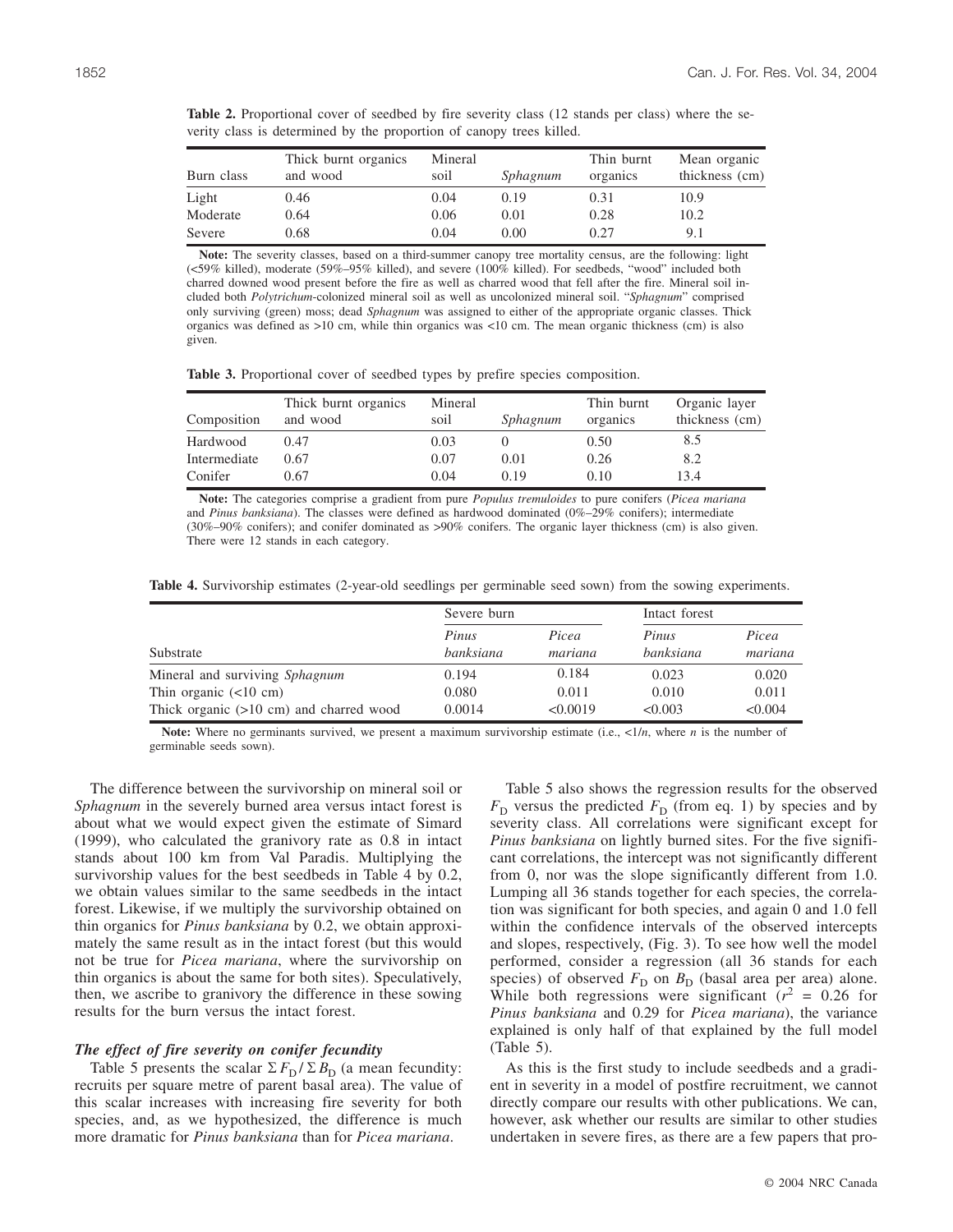**Table 5.** The mean fecundity  $\Sigma F_{\text{D}} / \Sigma B_{\text{D}}$  (sum of the recruits per square metre divided by the sum of the basal area per square metre) and regressions of observed  $F<sub>D</sub>$  on predicted  $F<sub>D</sub>$  (eq. 1) by severity class.

| Burn class | Picea mariana                             | Pinus banksiana                            |
|------------|-------------------------------------------|--------------------------------------------|
| Light      | $\Sigma F_{\rm D} \Sigma B_{\rm D} = 290$ | $\Sigma F_{\rm D}/\Sigma B_{\rm D} = 198$  |
|            | $a = 0.05$ (-0.12, 0.21)                  | $a = 0.05$ (-0.01, 0.11)                   |
|            | $b = 0.92$ (0.59, 1.24)                   | $b = 0.06$ (-0.06, 0.17)                   |
|            | $r^2 = 0.80$                              | $r^2 = 0.10$                               |
| Moderate   | $\Sigma F_{\rm D} \Sigma B_{\rm D} = 393$ | $\Sigma F_{\rm D}/\Sigma B_{\rm D} = 2415$ |
|            | $a = 0.12$ (-0.33, 0.57)                  | $a = -0.07$ (-2.50, 2.36)                  |
|            | $b = 1.01$ (0.16, 1.88)                   | $b = 0.90 (0.15, 1.65)$                    |
|            | $r^2 = 0.41$                              | $r^2 = 0.42$                               |
| Severe     | $\Sigma F_{\rm D}/\Sigma B_{\rm D} = 540$ | $\Sigma F_{\rm D} \Sigma B_{\rm D} = 4961$ |
|            | $a = 0.053 (-0.43, 0.54)$                 | $a = 0.39$ (-1.09, 1.86)                   |
|            | $b = 1.50$ (0.58, 2.4)                    | $b = 0.82$ (0.54, 1.11)                    |
|            | $r^2 = 0.57$                              | $r^2 = 0.81$                               |
| Total      | $a = 0.075$ (-0.13, 0.28)                 | $a = 0.06$ (-0.70, 0.82)                   |
|            | $b = 1.15$ (0.76, 1.53)                   | $b = 0.86$ (0.64, 1.53)                    |
|            | $r^2 = 0.51$                              | $r^2 = 0.66$                               |

**Note:**  $F<sub>D</sub>$  is the recruited stems per square metre, and  $B<sub>D</sub>$  is the basal area per area (m<sup>2</sup>/m<sup>2</sup>). Burn severity (light, moderate, severe) is defined in relation to tree canopy mortality (see text) with 12 stands for each category. "Total" is the combination of the 36 stands from the three severity classes  $(N = 12)$ stands in each). For the regressions, "*a*" is the intercept, "*b*" is the slope (with confidence interval in parentheses), and  $r^2$  is the variance explained. Acceptable prediction requires that the intercept is near 0 and the slope is near 1.

Fig. 3. Regressions of observed recruit density  $(F_D:$  recruits/m<sup>2</sup>) on predicted recruit density for the three fire severity classes.

Picea mariana



Pinus banksiana



vide both  $B_D$  (basal area/area) and  $F_D$  (recruits/m<sup>2</sup>) for severe parts of burns in a power-law relationship. Let us first recast our results for the severely burned stands as a regres-

sion of  $F<sub>D</sub>$  on  $B<sub>D</sub>$  in a power-law form (ignoring stands where  $F_D$  or  $B_D = 0$ ):

$$
\begin{aligned} \text{[8a]} \qquad F_{\text{D}} &= 279 B_{\text{D}}^{0.65} \\ \text{(Pinus banksiana; } r^2 &= 0.63; \, N = 9; \, p < 0.05) \end{aligned}
$$

[8b] 
$$
F_D = 83B_D^{0.75}
$$
  
(*Picea mariana*;  $r^2 = 0.57$ ;  $N = 11$ ;  $p < 0.05$ )

Neither the exponents nor the intercepts in eq. 8 were significantly different ( $t$  test;  $p < 0.05$ ) from the power-law results obtained at two separate recent fires for these same species by Greene and Johnson (1999) in Saskatchewan.

Figure 4 shows results from other studies, where we restricted ourselves to examples with fires 3–5 years old at the time of the census: Heinselman (1981: Minnesota) and St-Pierre et al. (1992: Quebec). Additionally, we add three stands from each of two Saskatchewan fires studied by Greene and Johnson (1999) evaluating their power-law regressions across the broad range  $B_D = 0.000 025$ ,  $B_D = 0.000 25$ , and  $B_D = 0.0025$ . Likewise, for the Val Paradis fire, we draw from our regressions (eq. 8) using the same  $B<sub>D</sub>$  values as mentioned in the previous sentence. The recruitment responses were quite similar (Fig. 4). Therefore, it follows that Val Paradis is a typical southern boreal forest fire, and it implies that the mean survivorship in an early summer fire does not vary greatly across regions, if we examine only the severely burned portions of a fire.

#### *Age structures*

Our age structures (Fig. 5), based on the fifth year since fire, show a peak in the first or second summer with little added after the third summer. The window is narrow because of exhaustion of the seed bank for both species. A cursory examination of 20 cones on standing burnt trees of each species in 2001 (the fifth growing season since the fire) indicated that only about 2%–5% of the filled seeds remained in the cones.

#### **Aspen asexual recruitment**

Table 6 shows our estimates of the substrate-specific relative survivorship (eq. 6) of *Populus tremuloides* assuming, as in the model (eq. 5), that only dead boles were sponsoring suckers. Unlike the conifers, *Populus tremuloides* recruit density was only mildly affected by substrate (compare with Table 4). Clearly, mineral soil was the worst substrate for all three severity classes. The recruitment was limited to the first 3 years (Fig. 5).

Comparing a power-law regression with only the severely burned stands (eq. 9*a*) or lumping stands from all three severity classes (eq. 9*b*) we can see that the  $r^2$  rises significantly (*t* test;  $p < 0.05$ ) if we include severity ( $p_m$ ):

$$
[9a] \quad F_{\rm D} = 35B_{\rm D}^{0.46}
$$

 $(r^2 = 0.27; p < 0.05; N = 24)$ 

or

[9b] 
$$
F_D = 95(B_D p_M)^{0.58}
$$

$$
(r^2 = 0.53; p < 0.05; N = 24)
$$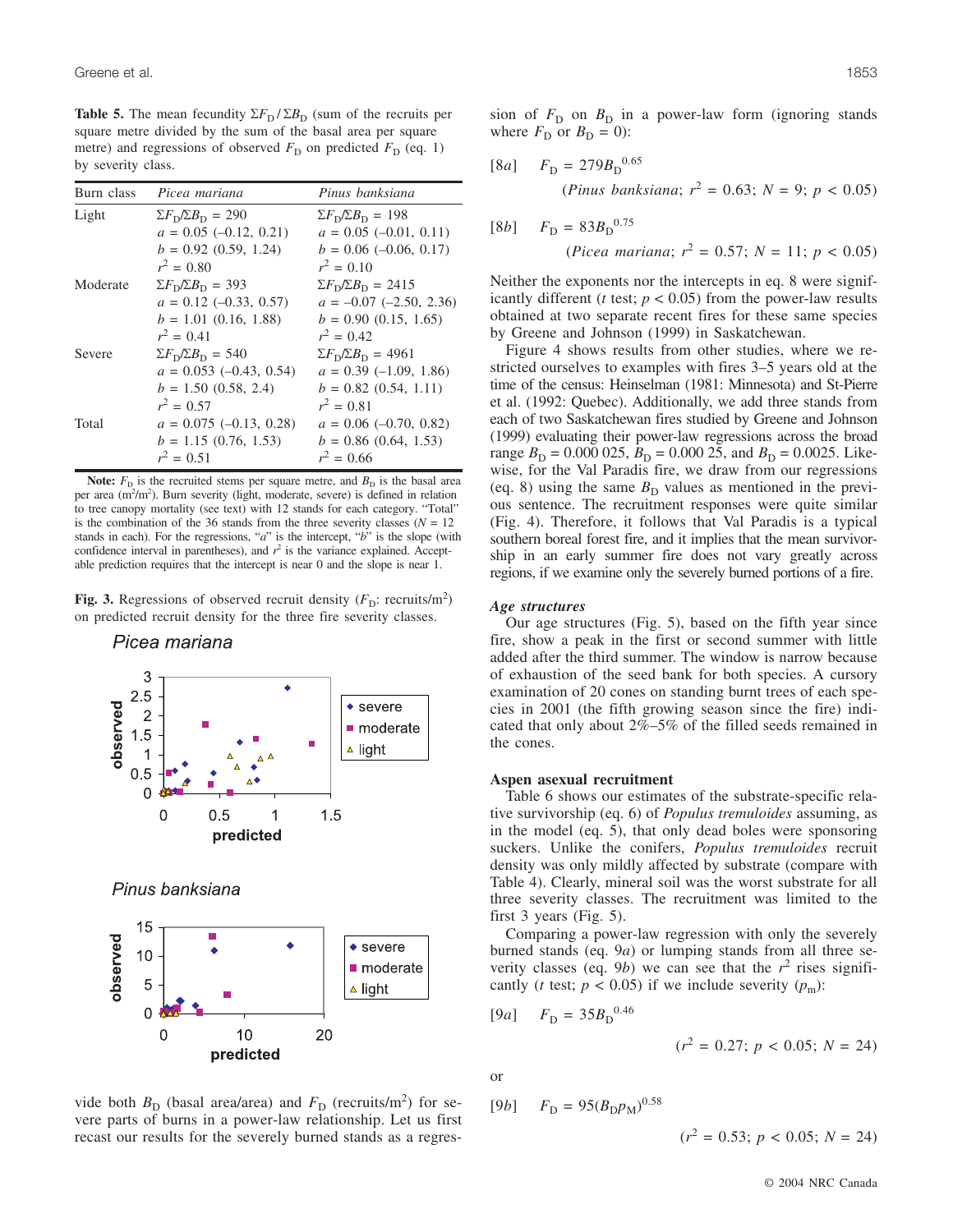

Fig. 4. Comparison of the Val Paradis power-law regressions of recruit density (recruits/m<sup>2</sup>) on basal area per area  $(m^2/m^2)$  at Val Paradis (severely burned sites only) for *Pinus banksiana* and *Picea mariana* with the other available results in the literature.

# **Discussion**

## **Cone production**

The *Picea mariana* coefficient values (eq. 7*a*) were near the low end of forestry estimates. For example, with  $B<sub>D</sub> = 0.0025$ (25 m<sup>2</sup>/ha) we predicted 1.3  $\times$  10<sup>6</sup> seeds/ha, whereas the reported range for fully stocked stands is  $1 \times 10^6$  seeds/ha (LeBarron 1948) in Minnesota to  $5 \times 10^6$  seeds/ha (Skeates and Haavisto 1987) in Ontario. Of course, much will depend on the basal area per hectare, which those authors do not provide.

By contrast, the *Pinus banksiana* results were higher than most other reports. For  $B<sub>D</sub> = 0.0025$ , we predicted 2.6  $\times$  10<sup>6</sup> seeds/ha, with the reported range being  $0.6 \times 10^6$  seeds/ha (Roe 1963) to  $3 \times 10^6$  seeds/ha (Bruce and Walker 1965).

#### **Substrates**

Postfire organic thickness was independent of fire severity at Val Paradis. There are two possible explanations. First, the canopy and belowground processes (flames and smoldering combustion, respectively) may not be closely related (Myanishi 2001). Note, however, that this conclusion concerning decoupling might well be modified if we had examined many stands with very few dead trees (we only had one stand with <20% mortality) where, presumably, some areas of duff would not combust at all. The second possible explanation for our result is that combustion may be more intense or prolonged where crown fire intensity is greatest, but initial prefire differences in duff thickness (due to topography-dictated moisture gradients and differing stand ages) are so great as to override this effect. Clearly with the data set in hand, we are unable to distinguish between these two arguments.

With the exception of surviving *Sphagnum*, seedbed types, like organic layer thickness, were independent of either severity or prefire tree species composition. The living *Sphagnum* was found primarily at lightly burned sites dominated by *Picea mariana*; in turn, these sites tended to be confined to the wetter parts of valley floors. We were surprised by the low amounts of mineral soil: typically about 5% of the seedbeds. This value is much lower than the typical value (35%–50%) reported by Lutz (1956) for severe fires in Alaska. It is possible that our value is this low, because ice was still present in the soil in some parts of the area during the fire.

## **Juvenile survivorship of conifers**

Mineral soil and surviving *Sphagnum* were, as expected, the best seedbeds for both species. While the relative ranking of seedbed-specific survivorship was typical of fires, clearcuts, and intact forests (Greene et al. 1999), the absolute values in our severely burned area were much higher than have been reported for the latter two site types. We speculate that this difference is due to granivory. Sowing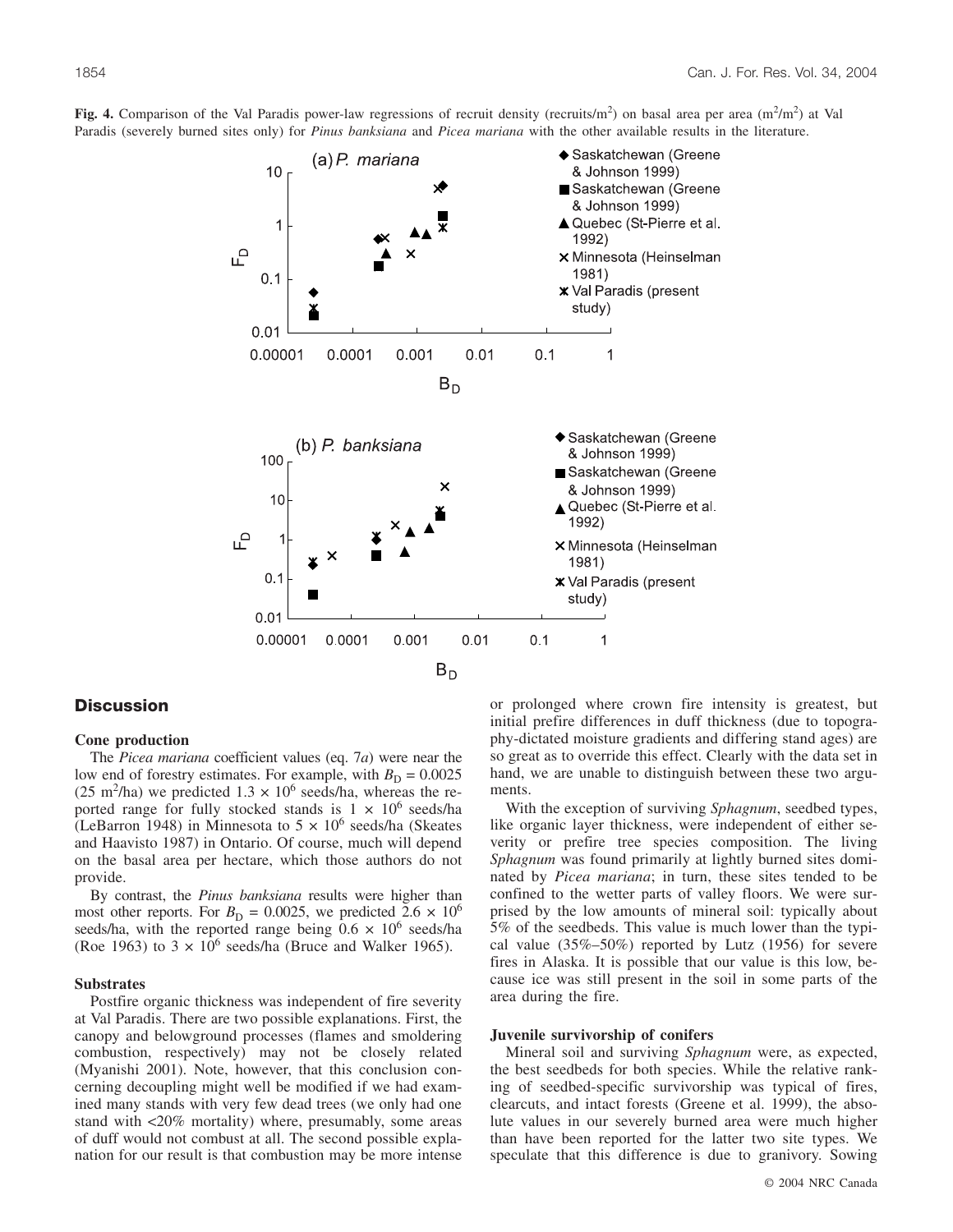**Fig. 5.** Age structures (percentage of inventoried recruits versus year of their origin) for the three tree species at Val Paradis as of the late summer, 2001, the fifth growing season since the fire. By this point, cohorts were being inventoried in only 10 of the original 36 plots.



**Table 6.** Estimates of the "relative survivorship" (from eq. 9) for *Populus tremuloides* in relation to fire severity (see text for definition) and substrate type.

| Burn class | Thick organics<br>and charred wood | Thin<br>organics | Mineral<br>soil |
|------------|------------------------------------|------------------|-----------------|
| Light      | 1588                               | 2115             | 825             |
| Moderate   | 842                                | 1624             | 322             |
| Severe     | 1094                               | 2525             | 993             |

**Note:** *Sphagnum* is not included among the substrates, as it almost exclusively occurred in *Picea mariana* stands lacking burnt *Populus tremuloides* boles.

studies have shown repeatedly that rodent exclusion leads to sharp increases in seedling density (reviewed in Simard 1999). At a site in intact forest near Val Paradis, Simard (1999) reported a granivory rate of 80%. By contrast, Charron and Greene (2002) argued that they found no evidence of granivory in a severe part of a Saskatchewan fire. Nonetheless, while studies of rodents leave little doubt that the immediate postfire rodent density is inversely proportional to severity (Motobu 1978; Ahlgren 1966), the argument that the granivory rate is likewise proportional remains to be tested. One imagines that sowing for 3 consecutive years across a severity gradient in a recent fire would provide an adequate test of the hypothesis.

# **The aerial seedbank recruitment model**

As expected, the density of conifer recruits was a function of burn severity and basal area per area. Similarly, for *Pinus contorta* (closely related to our *Pinus banksiana*), Turner et al. (1997) found that postfire regeneration densities were greater in severely burned than in lightly burned parts of the Yellowstone fire. (Direct comparison with their study is hampered by the fact that their severity gradient is qualitative, and their recruit densities are not corrected for basal area per area or seedbeds.)

Ignoring the lightly burned sites for *Pinus banksiana*, we showed that the recruitment model was a good predictor of regeneration density at Val Paradis. Further, we showed that our results, at least for the severely burned areas, were typical of the few other North American fire studies available in the literature (Heinselman 1981; St-Pierre et al. 1992; Greene and Johnson 1999). Why should there be this generality? At the scale of a few metres there are of course tremendous differences in seedbed type and therefore seedbed-mediated survival (Charron and Greene 2002). But at the stand scale (and all our data have been stand-level averages), these differences are largely averaged out. Meanwhile at the landscape scale, a tentative argument for similarity in results among studies is that the proportion of mineral soil and thin organics is relatively constant on upland sites among fires. On lowland sites, there may be a simple trade-off where modest combustion promotes *Sphagnum* survival, but more intense combustion provides more mineral soil or thin organics. Thus, ignoring granivory, the mean seedbed-mediated survivorship across stands may be relatively constant among burns.

In conclusion, the single most important factor in the model is basal area per area (the proxy for seed supply). Alone, it predicts about 25% of the variance in recruitment across the severity gradient and a good deal more within a severity category (Greene and Johnson (1999) using only severely burned stands). As we showed, the full model could double the explained variance compared with using basal area per area alone as a predictor. But most of that increase in explanatory power was due to our presumed gradient in granivory. Seedbeds were less important because they varied less across the landscape.

#### **Aspen recruitment across the severity gradient**

Mineral soil was the poorest of the substrates for aspen asexual recruitment, although the substrate effect was mild compared with the conifers. One surmises that some fraction of the local dormant buds was killed by deep penetration of the smoldering front. This echoes the conclusion of Schimmel and Granström (1996) for postfire shrubs in the Swedish boreal forest, although the effect here was much more muted than they found.

Prediction of *Populus tremuloides* recruitment was adequate for all the severity categories. By far the most important predictor is burnt basal area per area, as the response of this species conforms to the severity gradient.

There are only two other burns with *Populus tremuloides* sucker density examined as a function of basal area per area (Greene and Johnson 1999, both in Saskatchewan) within the age range 3–5 years. At these two fires, mortality was 100% ( $p_M = 1$ ). Their power-law results are similar to our Val Paradis results. With a stand of aspen having 25 m<sup>2</sup>/ha, we predict (eq. 9*b*) 2.9 recruits/m<sup>2</sup>, whereas they predict 6.4 (Trolley fire) or 5.6 stems/ $m<sup>2</sup>$  (Muskeg fire). At the other extreme, if burnt aspen had only  $0.25 \text{ m}^2/\text{ha}$ , then we would expect 0.20 recruiting stems/m<sup>2</sup> versus 0.19 (Trolley) or 0.37 stems/ $m<sup>2</sup>$  (Muskeg). We conclude that aspen regeneration is largely controlled by burnt basal area per area, and that this relationship is generally the same across North American fires.

#### **Age structures**

Earlier studies (e.g., Sirois and Payette 1989) of conifer recruitment as well as some recent literature (Payette et al. 2000) derived ages from increment cores extracted long after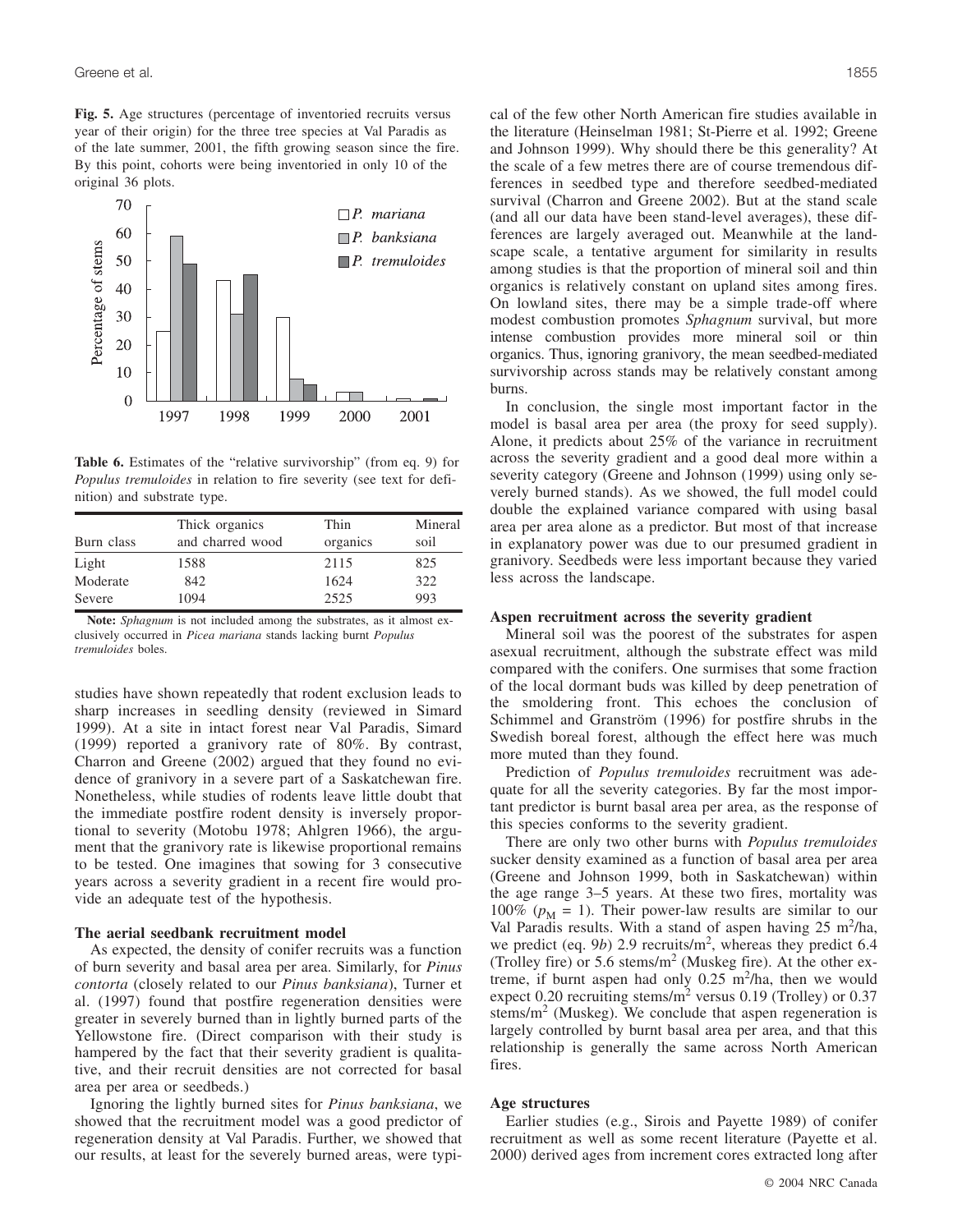the fire. They concluded that the immediate postfire seedbeds engendered such high mortality that the peak recruitment year, especially for *Picea mariana*, occurred well after the burn, and then continued for decades subsequently. By contrast, St-Pierre et al. (1992), using bud scale scars in a recent burn, argued that recruitment for both conifer species was immediate and brief. Likewise, but using permanent plots, Charron and Greene (2002: *Picea mariana* and *Pinus banksiana*) and Cayford (1963: *Pinus banksiana*) argued that the episode was brief with a peak in the first or second growing season. Outside the boreal forest, Turner et al. (1997) reported little additional regeneration of *P. contorta* by the third summer following fire. Clearly, our results echo these latter studies; aerial seed banks are soon depleted. Recently, it has become clear that ages based on coring have greatly underestimated the real ages of those species (e.g., *Picea*, *Abies*) that have characteristically slow height extension during the juvenile phase (e.g., Desrochers and Gagnon 1997; Parent et al. 2001).

As for *Populus tremuloides*, there has been no debate. To the best of our knowledge, this is the first postwildfire permanent plot study of *Populus tremuloides* recruitment, and our data showed that *Populus tremuloides* recruited asexually as promptly after a fire as after clearcuts (>95% of recruits within three summers: e.g., Bella 1986).

# **Acknowledgements**

We thank Danielle Charron, who established the sampling pattern in 1997. We also thank the companies Norbord and Tembec, as well as the Quebec Department of Natural Resources, forest branch, for their collaboration during the research. Thanks to all field collaborators: Mark Purdon, Stéphane Auger, Nadia Nadeau, Rémi Maltais, Mélanie Bédard, Annick Maletto, and Peter Sutherland. This work was funded by the Sustainable Forest Management Network of Centres of Excellence, the Natural Sciences and Engineering Research Council of Canada (NSERC), and the Canadian Forest Service. It constitutes a contribution of the NSERC-UQAT-UQAM Industrial Chair in Sustainable Forest Management.

# **References**

- Ahlgren, C.E. 1966. Small mammals and reforestation following prescribed burning. J. For. **64**: 614–618.
- Beaufait, W.R. 1960. Some effects of high temperature on the cones and seeds of jack pine. For. Sci. **6**: 194–199.
- Bella, I.E. 1986. Logging practice and subsequent development of aspen stands in east-central Saskatchewan. For. Chron. **62**: 81–83.
- Bergeron, Y., Gauthier, S., Kafka, V., Lefort, P., and Lesieur, D. 2001. Natural fire frequency for the eastern Canadian Boreal forest: consequences for sustainable forestry. Can. J. For. Res. **31**: 384–391.
- Bergeron, Y., Leduc, A., Harvey, B., and Gauthier, S. 2002. Natural fire regime: A guide for sustainable management of the Canadian boreal forest. Silva Fenn. **36**: 81–95.

Bordeleau, P. 1998. The Val-Paradis fire #332/97 case study. Société de Protection des Forêts contre le feu, Val-d'Or, Quebec.

Bruce, N.G., and Walker, N.R. 1965. Studies of the morphology of jack pine cone opening and the phenology of seed dispersal and germination. Canadian Department of Forestry, Forest Research Branch, unpublished MS No. 65-MS-14.

- Cayford, J.H. 1963. Some factors influencing jack pine regeneration after fire in southeastern Manitoba. Can. Dep. For. Publ. No. 1016.
- Charron, I. 1998. Sexual recruitment of trees following fire in the southern mixedwood boreal forest of Canada. M.Sc. thesis, Department of Biology, Concordia University, Montréal, Que.
- Charron, I., and Greene, D.F. 2002. Post-fire seedbeds and tree establishment in the southern mixedwood boreal forest. Can. J. For. Res. **32**: 1607–1615.
- Chew, R.M., Butterworth, B.B., and Grechman, R. 1958. Effects of fire on the small mammal populations of chaparral. J. Mammal. **40**: 235.
- Chrosciewicz, Z. 1974. Evaluation of fire-produced seedbeds for Jack Pine regeneration in central Ontario. Can. J. For. Res. **4**: 455–457.
- Desrochers, A., and Gagnon, R. 1997. Is ring count at ground level a good estimation of black spruce age? Can. J. For. Res. **27**: 1263–1267.
- Duchesneau, R., and Morin, H. 1999. Early seedling demography in balsam fir seedling banks. Can. J. For. Res. **29**: 1502–1509.
- Environment Canada. 1998. Canadian climate normals, 1961–1990. Available from www.cmc.ec.gc.ca/climate/normals/QUEL006.html.
- Erwin, W.J., and Stasiak, R.H. 1979. Vertebrate mortality during the burning of a reestablished prairie in Nebraska. Am. Midl. Nat. **101**: 247–249.
- Fleming, R.L., and Mossa, D.S. 1996. Seed release from black spruce cones in logging slash. Can. J. For. Res. **26**: 307–318.
- Gashwiler, J.S. 1970. Plant and mammal changes on a clearcut in west-central Oregon. Ecology, **51**: 1018–1026.
- Greene, D.F. 2000. Sexual recruitment of trees in stripcuts in eastern Canada. Can. J. For. Res. **30**: 1256–1263.
- Greene, D.F., and Johnson, E.A. 1998. Seed mass and early survivorship of tree species in upland clearings and shelterwoods. Can. J. For. Res. **28**: 1307–1316.
- Greene, D.F., and Johnson, E.A. 1999. Modelling recruitment of *Populus tremuloides*, *Pinus banksiana*, and *Picea mariana* following fire in the mixedwood boreal forest. Can. J. For. Res. **29**: 462–473.
- Greene, D.F., Zasada, J.C., Sirois, L., Kneeshaw, D., Morin, H., Charron, I., and Simard, M.-J. 1999. A review of regeneration dynamics of North American boreal forest tree species. Can. J. For. Res. **29**: 824–839.
- Groot, A., and Adams, M.J. 1994. Direct seeding black spruce on peatlands: fifth-year results. For. Chron. **70**: 585–592.
- Harms, K.E., Wright, S.J., Calderon, O., Hernandez, A., and Herre, E.A. 2000. Pervasive density-dependent recruitment enhances seedling diversity in a tropical forest. Nature (London), **404**: 493–495.
- Heinselman, M. 1981. Fire and succession in the conifer forests of northern North America. *In* Forest succession, concepts and applications. *Edited by* D.C. West, H.H. Shugart, and D.B Botkin. Springer-Verlag, New York. pp. 347–405.
- Hély, C. 2000. Influence de la végétation et du climat dans le comportement des incendies en forêt boréale mixte canadienne. Ph.D. thesis, Université du Québec à Montréal, Montréal, Que.
- Howard, W.E., Fenner, R.L., and Childs, H.E., Jr. 1959. Wildlife survival in brush burns. J. Range Manage. **12**: 230–234.
- Johnson, E.A. 1992. Fire and vegetation dynamics: studies from the North American boreal forest. Cambridge University Press, Cambridge, UK.
- Kafka, V., Gauthier, S., and Bergeron, Y. 2001. Fire impacts and crowning in the boreal forest: study of a large wildfire in western Quebec. Int. J. Wildl. Fire, **10**: 119–127.